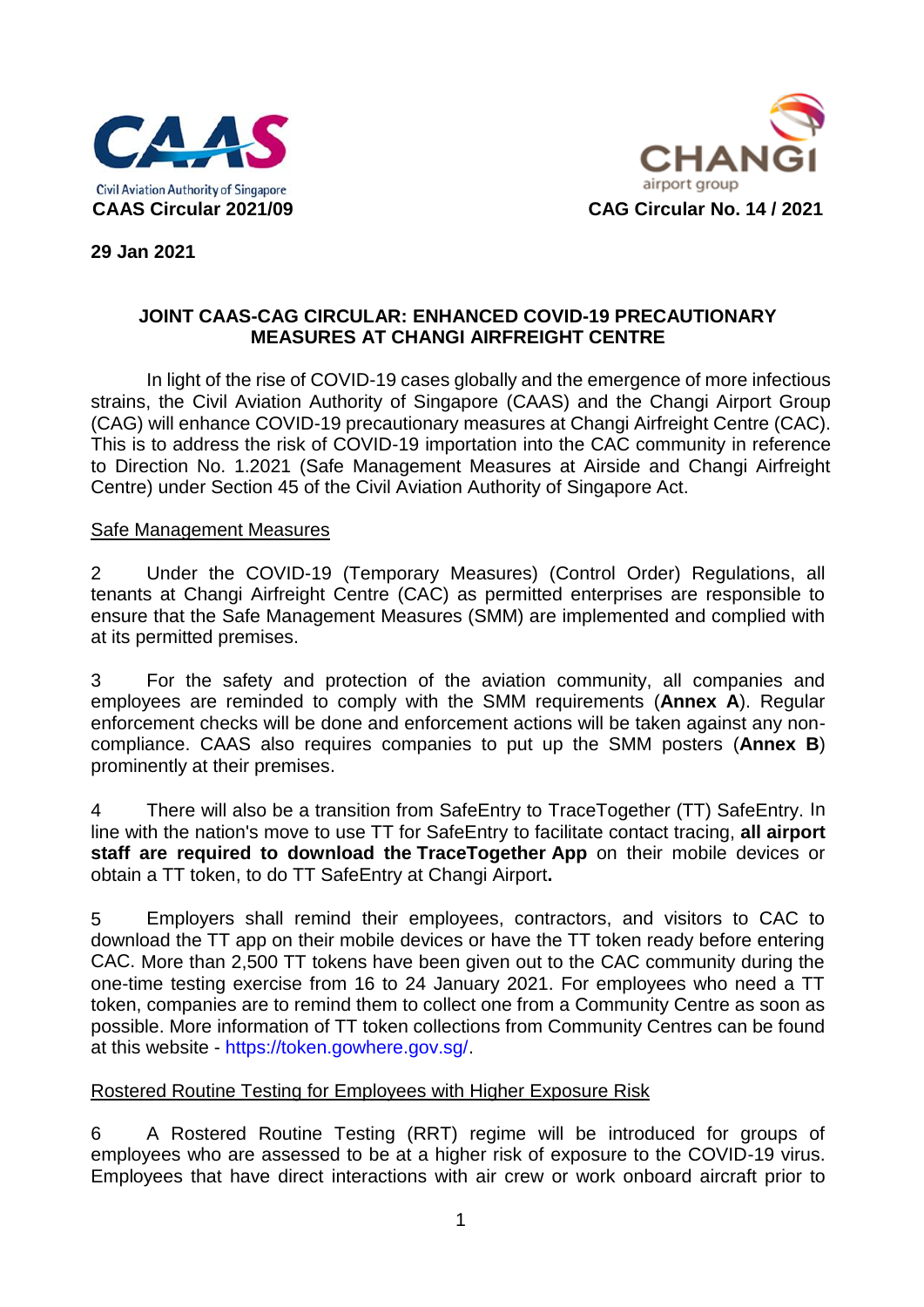cleaning / disinfection, will be subjected to RRT. CAAS and CAG will be contacting your company to make RRT arrangements for this group of affected employees.

## Use of Personal Protective Equipment

7 CAAS requires the following groups of individuals at CAC to wear appropriate Personal Protective Equipment (PPE). Employees are reminded to practise good hand hygiene and maintain social distancing during the course of their work.

| Group                                                                                                                    | <b>PPE Required</b>                                                                                         |
|--------------------------------------------------------------------------------------------------------------------------|-------------------------------------------------------------------------------------------------------------|
| Individuals who need to enter or work in an<br>aircraft cabin (cockpit inclusive) before it is<br>disinfected or cleaned | N95 mask or its equivalent;<br>T.<br>ii. Face shield or goggles;<br>iii. Disposable gloves; and<br>iv. Gown |
| 2. Individuals who interact with air crew,<br>passengers, or cross-border truckers                                       | Surgical mask;<br>Face shield or goggles; and<br>ii.<br>iii. Disposable gloves                              |
| 3. All other individuals                                                                                                 | Mask                                                                                                        |

8 Employers shall provide the relevant PPE and training on the safe use and correct procedures for donning, doffing and disposal of the used PPE for relevant employees. Employers shall remind employees to observe good practices and hand hygiene.

9 Employers shall provide well-demarcated and appropriate sites for their employees, contractors, and visitors to don, doff and dispose of the PPE after use. Employees are required to don the PPE before commencing operations. PPE compliance checks shall be conducted by the employers.

# Minimising Inter-mingling Between Cross Border Truckers and the Local Community

10 To reduce the risks of exposure arising from inter-mingling between cross border truckers and the local community, CAG has set aside CAC Pass Exchange Counter 1 for cross border truckers. Cross border trucker's temperature will be taken and they must also check in by using the TraceTogether (TT) mobile application or token. Those who are febrile and/or do not perform the TT SafeEntry check in will not be allowed to enter CAC. We seek your understanding should they be denied entry into CAC.

11 For interactions with cross border truckers, cargo document processing and physical delivery/collection of cargos should be done at the vehicle itself, and not within the companies' premises or documentation handling area. Cross border truckers are to remain in their vehicle as far as possible during the loading/unloading of cargo.

12 CAG has set up portable toilets around CAC, as well as a designated rest area at the carpark behind NParks Centre for Animal and Plant Quarantine for cross border truckers (see **Annex C** for locations). Companies are to direct cross border truckers to these amenities that have been designated for use by them only. Companies should also remind local staff and workers not to use those designated amenities.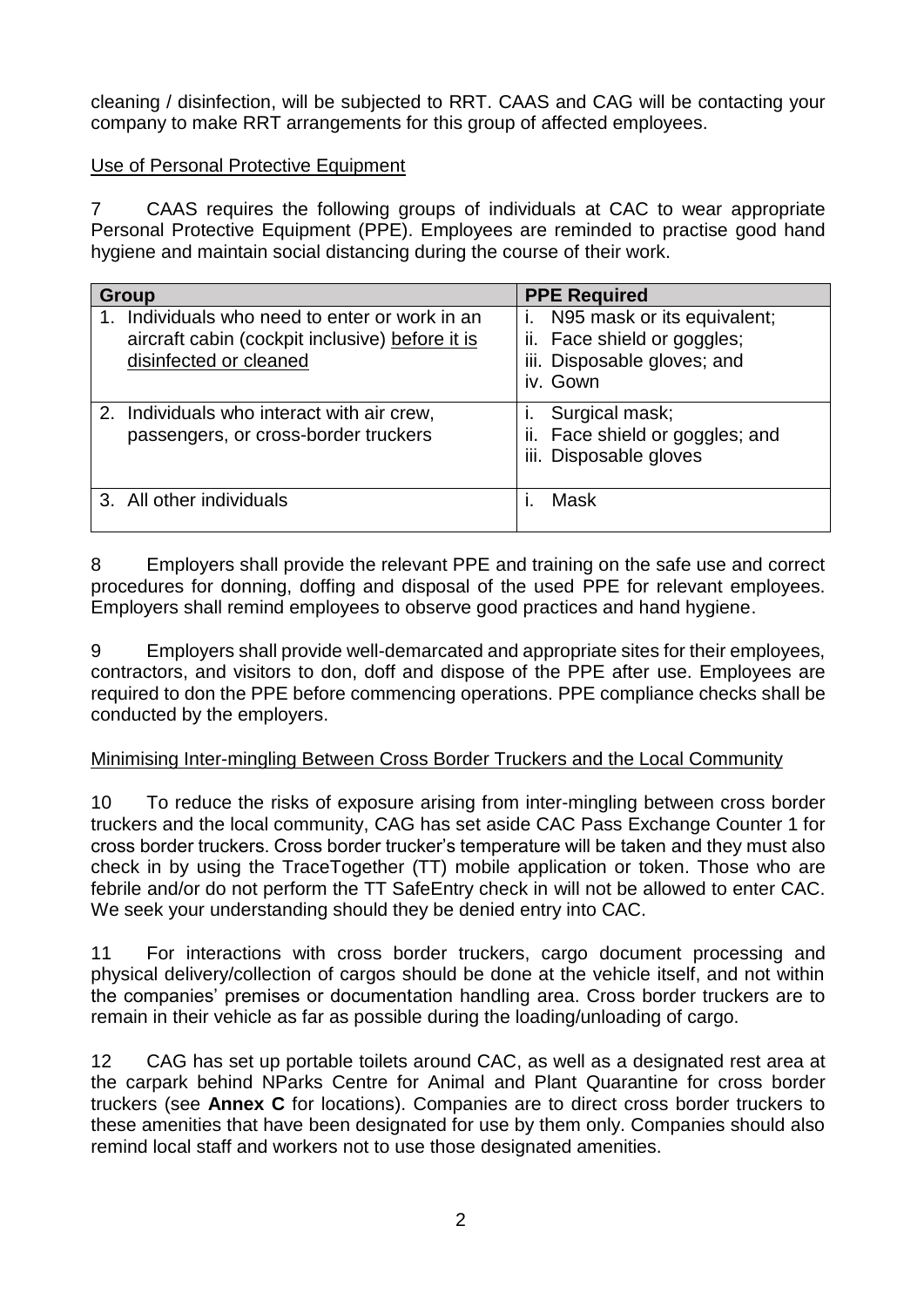#### Vaccination for the Aviation Community

13 Vaccinations for the aviation community have started. All employees in the aviation community are strongly encouraged to participate in the vaccination exercise. CAG is administering a registration programme to allow individuals to express interest for the vaccination through your company representative. Confirmed parties will be scheduled by CAG for vaccination in phases as soon as possible.

#### Enquiries and Clarifications

14 Enquiries and clarifications pertaining to this Joint Circular can be sent to CAAS at [CAAS\\_CAC\\_COVID@caas.gov.sg](mailto:CAAS_CAC_COVID@caas.gov.sg) or to CAG at CAC.COVID19@changiairport.com.

HO YUEN SANG **Director** AVIATION INDUSTRY CAAS

YEO KIA THYE Managing Director AIRPORT OPERATIONS PLANNING & AIRSIDE CAG

[no signature required]

[no signature required]

Annex A – Guidelines for Safe Management Measures at Changi Airfreight Centre Annex B – Safe Management Measures and Trace Together Posters [Attached Separately] Annex C – Location of Designated Rest Area and Portable Toilets for Cross Border **Truckers**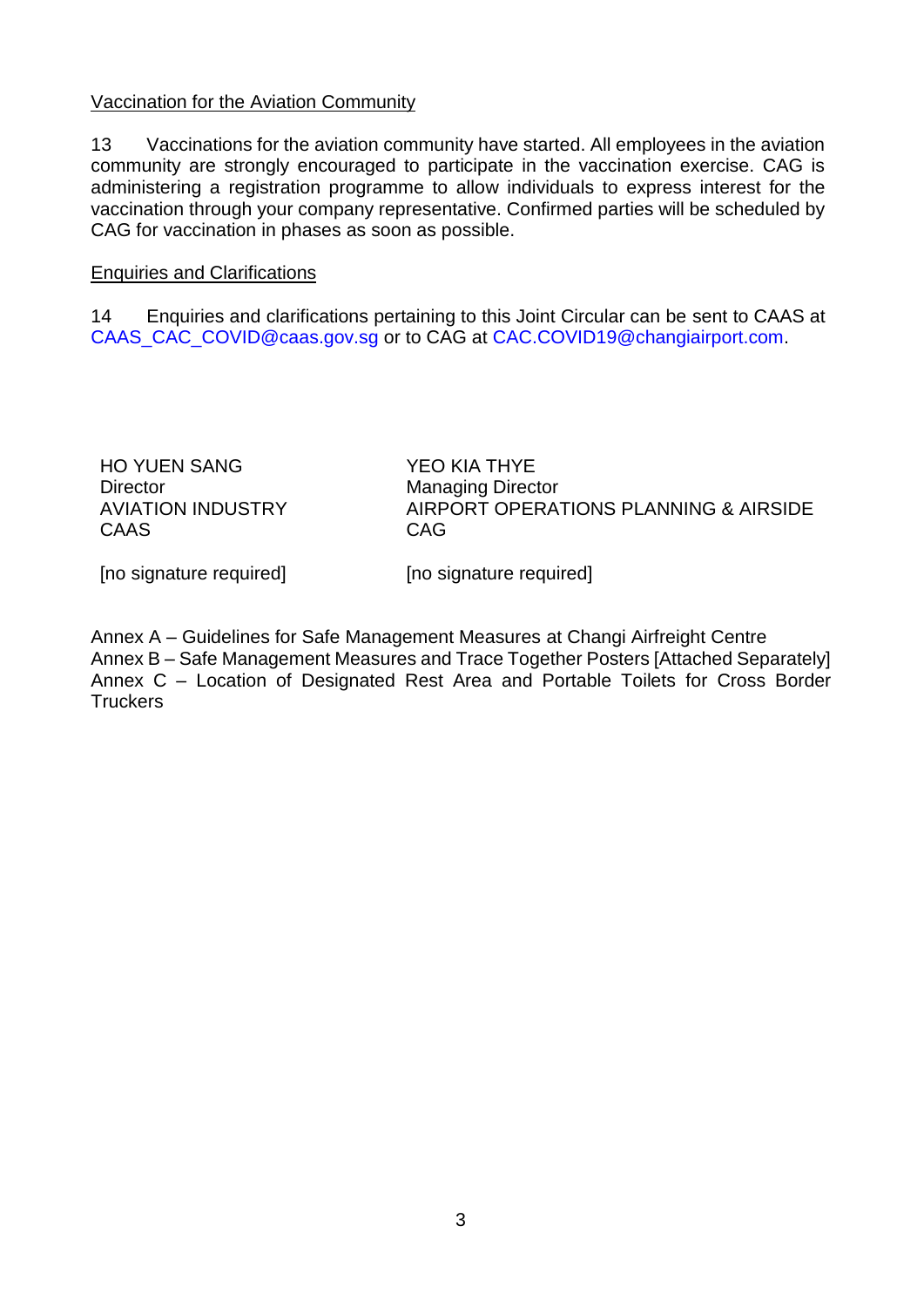# **Guidelines for Safe Management Measures at Changi Airfreight Centre**

- 1. All onsite personnel shall wear masks, except during activities that require masks to be removed (e.g. mealtimes).
- 2. SMM advisory posters shall be displayed prominently on site. Please refer to **Annex B** for the advisory posters.
- 3. Temperature checks shall be done for all personnel entering tenanted premises.
- 4. All personnel should download and activate the TT app or have a TT Token.
- 5. All personnel must check in via TraceTogether (TT) SafeEntry mobile application or TT token when entering warehouse and offices.
- 6. Personnel who are unwell, who are found to be a symptomatic case in accordance with the COVID-19 (Temporary Measures) (Control Order) Regulations 2020, and/or who refuse to be subjected to a temperature check must be refused entry to the workplace.

# **Guidelines for Contactless Delivery**

- 7. All personnel shall keep a clear physical spacing of at least 1 metre between persons at all times.
- 8. Delivery personnel who are unwell or who are found to be a symptomatic case in accordance with the COVID-19 (Temporary Measures) (Control Order) Regulations 2020 must be refused entry to the workplace.
- 9. Processes shall be established to minimise contact between delivery personnel and workers.
- 10.Delivery schedules should be spaced out, and delivery durations should be minimized, where practicable.
- 11.Areas for loading, unloading and holding onsite should be demarcated with visual indicators, such as signs or physical barriers, where practicable.
- 12.Cleaning agents, such as hand soap and toilet paper, shall be provided at all toilets and hand-wash stations.